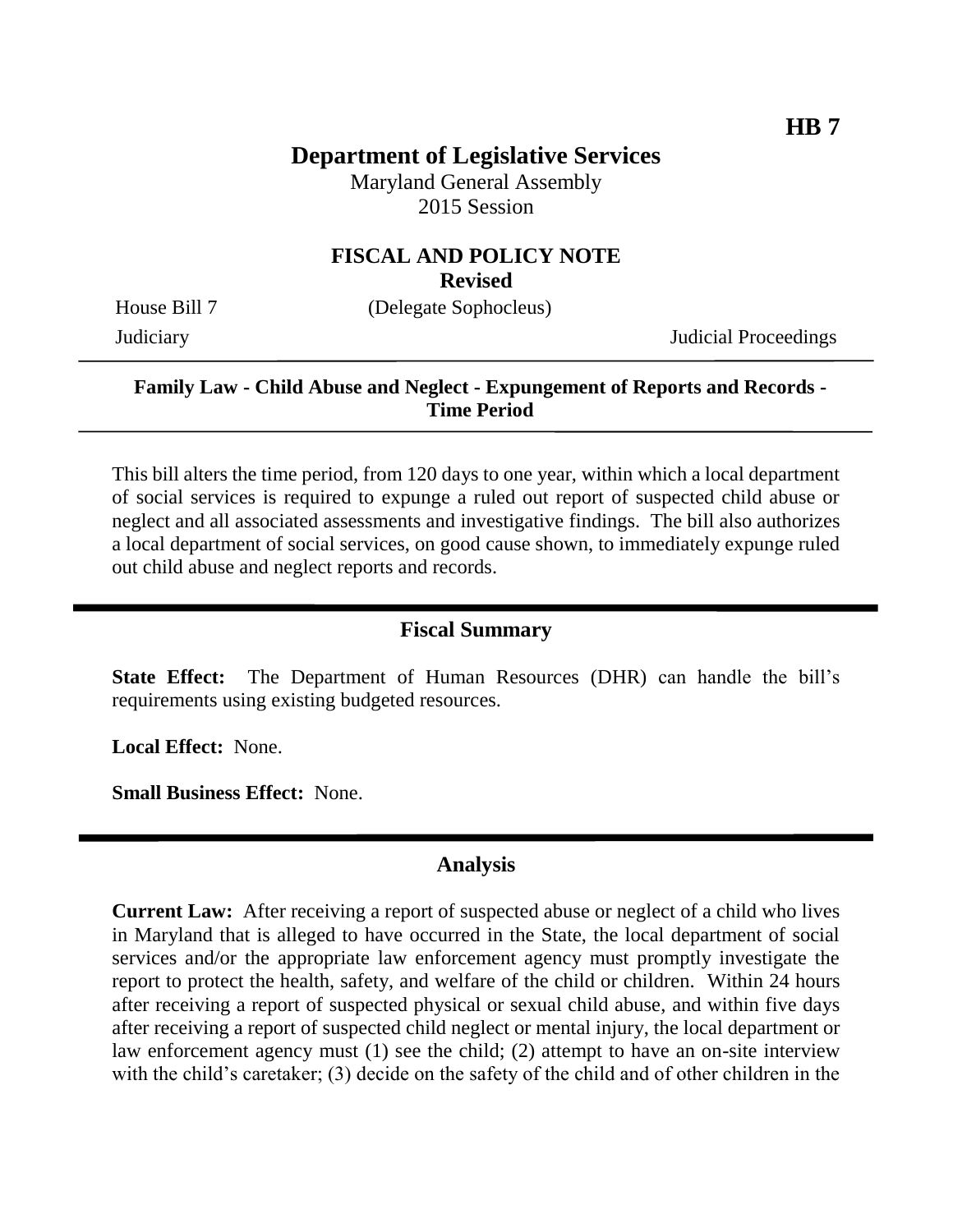household; and (4) decide on the safety of the other children in the care or custody of the alleged abuser. The determinations and assessments that are required during an abuse or neglect investigation are specified in statute. Reports of child abuse and neglect may also be referred for an alternative response in specified circumstances. An alternative response does not include an investigation or a formal determination as to whether child abuse or neglect has occurred.

The local State's Attorney must assist in a child abuse or neglect investigation if requested to do so by a local department of social services. To the extent possible, a child abuse or neglect investigation must be completed within 10 days after receiving the notice of the suspected abuse or neglect. Within 10 days after receiving the first notice of suspected abuse or neglect of a child, the local department of social services or law enforcement agency must report the preliminary investigation findings to the local State's Attorney. Within five business days after the investigation is completed, the local department and the law enforcement agency, if the law enforcement agency participated in the investigation, must make a complete written report of findings to the local State's Attorney.

If the report is "ruled out" (a finding that abuse, neglect, or sexual abuse did not occur), and no further reports are received during the next 120 days, the local department must expunge the report and all assessments and investigative findings within 120 days after the date of referral.

The local department must expunge a report of suspected abuse or neglect, all assessments, and investigative findings, within five years after the date of referral, if the local department concludes that the report is "unsubstantiated" (a finding that there is insufficient evidence to support a finding of indicated or ruled out) and no further reports of abuse or neglect are received during the next five years.

"Indicated" is a finding that there is credible evidence, which has not been satisfactorily refuted, that abuse, neglect, or sexual abuse did occur. Within 30 days after completion of an investigation of child abuse or neglect in which there is a finding of either indicated or unsubstantiated abuse or neglect, the local department must notify the individual alleged to have abused or neglected the child of the finding and the opportunity to appeal the finding, as specified in statute. If the finding is for indicated abuse or neglect, the individual must also be notified that he/she is subject to identification in a central registry of individuals responsible for abuse or neglect. If the finding is for unsubstantiated abuse or neglect, an individual may request a conference with a supervisor in the local department by responding to the notice within 60 days. In response to a timely request for a conference, the supervisor must schedule a conference to allow the individual an opportunity to review the redacted record and request corrections or to supplement the record. The individual has the right to review a summary of the conference and request a contested case hearing, as provided by statute.

HB 7/ Page 2